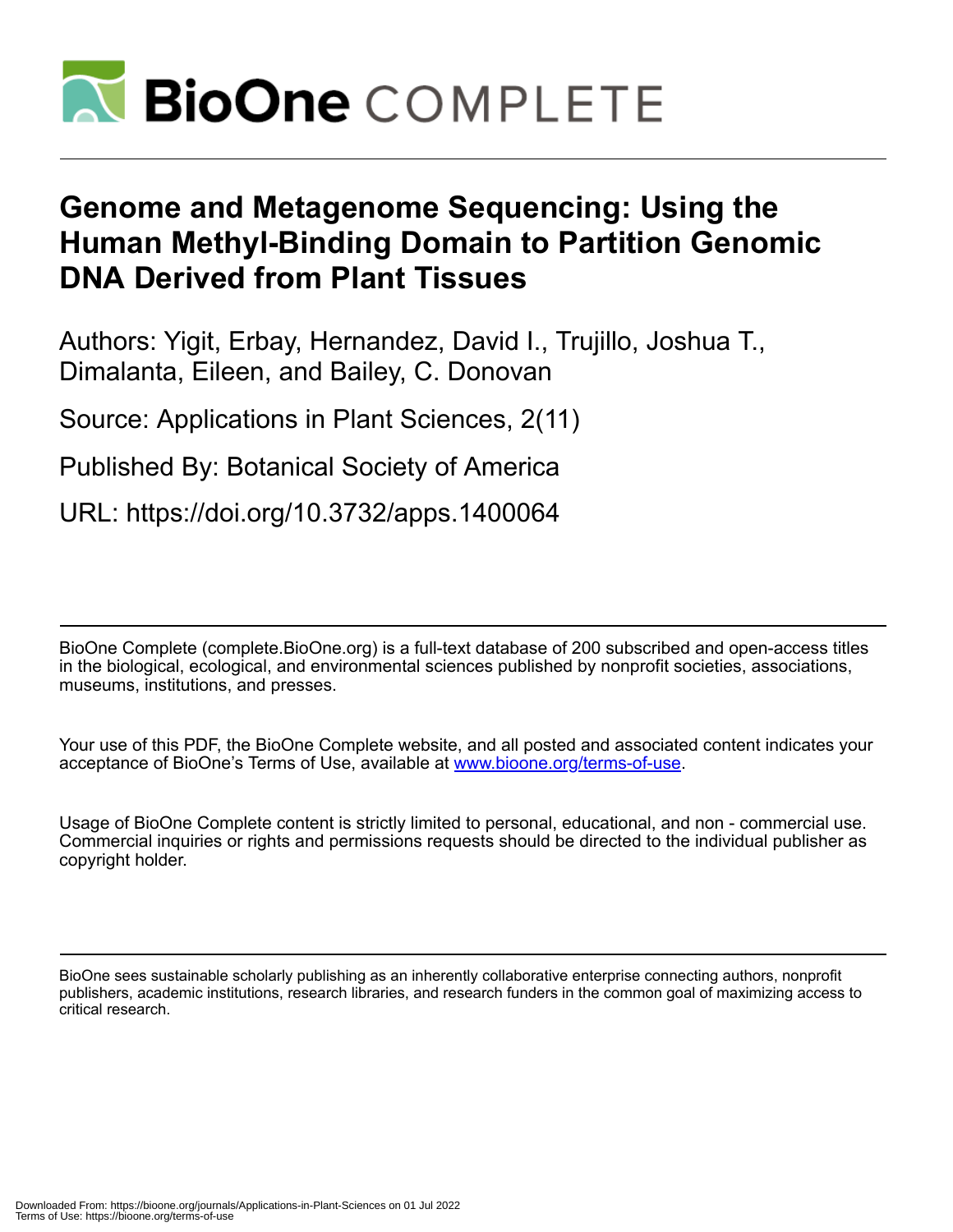

APPLICATION ARTICLE

## **GENOME AND METAGENOME SEQUENCING: USING THE HUMAN METHYL-BINDING DOMAIN TO PARTITION GENOMIC DNA DERIVED FROM PLANT TISSUES**<sup>1</sup>

ERBAY YIGIT<sup>2</sup>, DAVID I. HERNANDEZ<sup>3</sup>, JOSHUA T. TRUJILLO<sup>3</sup>, EILEEN DIMALANTA<sup>2</sup>, AND C. DONOVAN BAILEY<sup>3,4</sup>

<sup>2</sup>New England Biolabs, 240 County Road, Ipswich, Massachusetts 01938 USA; and <sup>3</sup>Department of Biology, New Mexico State University, P.O. Box 30001 Msc 3AF, Las Cruces, New Mexico 88003 USA

- *Premise of the study:* Variation in the distribution of methylated CpG (methyl-CpG) in genomic DNA (gDNA) across the tree of life is biologically interesting and useful in genomic studies. We illustrate the use of human methyl-CpG-binding domain (MBD2) to fractionate angiosperm DNA into eukaryotic nuclear (methyl-CpG-rich) vs. organellar and prokaryotic (methyl-CpG-poor) elements for genomic and metagenomic sequencing projects.
- *Methods:* MBD2 has been used to enrich prokaryotic DNA in animal systems. Using gDNA from five model angiosperm species, we apply a similar approach to identify whether MBD2 can fractionate plant gDNA into methyl-CpG-depleted vs. enriched methyl-CpG elements. For each sample, three gDNA libraries were sequenced: (1) untreated gDNA, (2) a methyl-CpG-depleted fraction, and (3) a methyl-CpG-enriched fraction.
- *Results:* Relative to untreated gDNA, the methyl-depleted libraries showed a 3.2–11.2-fold and 3.4–11.3-fold increase in chloroplast DNA (cpDNA) and mitochondrial DNA (mtDNA), respectively. Methyl-enriched fractions showed a 1.8–31.3-fold and 1.3–29.0-fold decrease in cpDNA and mtDNA, respectively.
- *Discussion:* The application of MBD2 enabled fractionation of plant gDNA. The effectiveness was particularly striking for monocot gDNA (Poaceae). When sufficiently effective on a sample, this approach can increase the cost efficiency of sequencing plant genomes as well as prokaryotes living in or on plant tissues.

 **Key words:** endophyte; enrichment; genome sequencing; metagenome; microbiome; methyl-binding domain.

 Studies focused on genomic and metagenomic questions often struggle to obtain the nucleotide sample(s) ideally suited for successful investigations. For example, organellar genome sequencing projects have employed a variety of techniques to obtain sequence data enriched with the genome of interest. These include laborious centrifugation prior to DNA extraction (e.g., Atherton et al., 2010), genome skimming approaches (e.g., Straub et al., 2012) that rely on the sheer scale of sequencing, long-range PCR (e.g., Uribe-Convers et al., 2014), and hybrid sequence capture techniques (reviewed by Cronn et al., 2012). Nuclear genome sequencing projects face the opposite problem, often wasting valuable sequencing efforts by redundantly sequencing small multicopy organellar genomes or prokaryotic contaminants. Studies focused on metagenomic communities (microbiomes) in eukaryotes deal with an even greater problem, plant nuclear DNA potentially eclipsing small prokaryotic genomes that may occur in low titer. As a result of these issues,

1 Manuscript received 24 July 2014; revision accepted 28 September 2014.

 The authors thank Brad Langhorst, Shannon Straub, Kevin Weitemier, and Aaron Liston for assistance with approaches to data analysis and Yanxia Bei, Shannon Straub, and two anonymous reviewers for thoughtful comments and suggestions on the manuscript. This research work was supported by New England Biolabs and the National Science Foundation (Plant Genome Research grant no. 128731 to C.D.B.). 4 Author for correspondence: dbailey@nmsu.edu

doi:10.3732/apps.1400064

the development of approaches that allow one to extract total genomic DNA (gDNA) and subsequently partition DNA from different genomic compartments into enriched fractions has considerable potential for numerous lines of research.

 One means by which such fractionation has been done in animal systems involves the use of a DNA methyl-binding domain (Gebhard et al., 2006; Feehery et al., 2013). Various classes of DNA methylation are well known from all forms of life. In eukaryotic nuclear genomes, methylated CpG (methyl-CpG) sites have been particularly well studied, representing a eukaryotespecific form of methylation that is associated with critical epigenetic signaling and gene expression (e.g., Deaton and Bird, 2011). Whereas vertebrate nuclear genomes appear to largely use methyl-CpG (up to 80%; Feng et al., 2010), angiosperm genomes reveal more complex patterns of methylation. The latter also possess extensive cytosine methylation (Feng et al., 2010), which includes methyl-CHG and methyl-CHHG in addition to methyl-CpG (e.g., Feng et al., 2010; Zemach et al., 2010). Furthermore, plant nuclear genomes encode a more complex array of methyl-binding domains (e.g., Springer and Kaeppler, 2005; Feng et al., 2010). In contrast to methylation of nuclear genomes, the prokaryote-derived organellar genomes of eukaryotes have received less attention. In fact, a study has only recently overturned the commonly held view that human mitochondrial DNA (mtDNA) contains methyl-CpG (Hong et al., 2013 ). Similar work on *Arabidopsis thaliana* (L.) Heynh., *Populus trichocarpa* Torr. & A. Gray, and *Oryza sativa* L.

*Applications in Plant Sciences* 2014 2 ( 11 ): 1400064; http://www.bioone.org/loi/apps © 2014 Yigit et al. Published by the Botanical Society of America. This work is licensed under a Creative Commons Attribution License (CC-BY-NC-SA).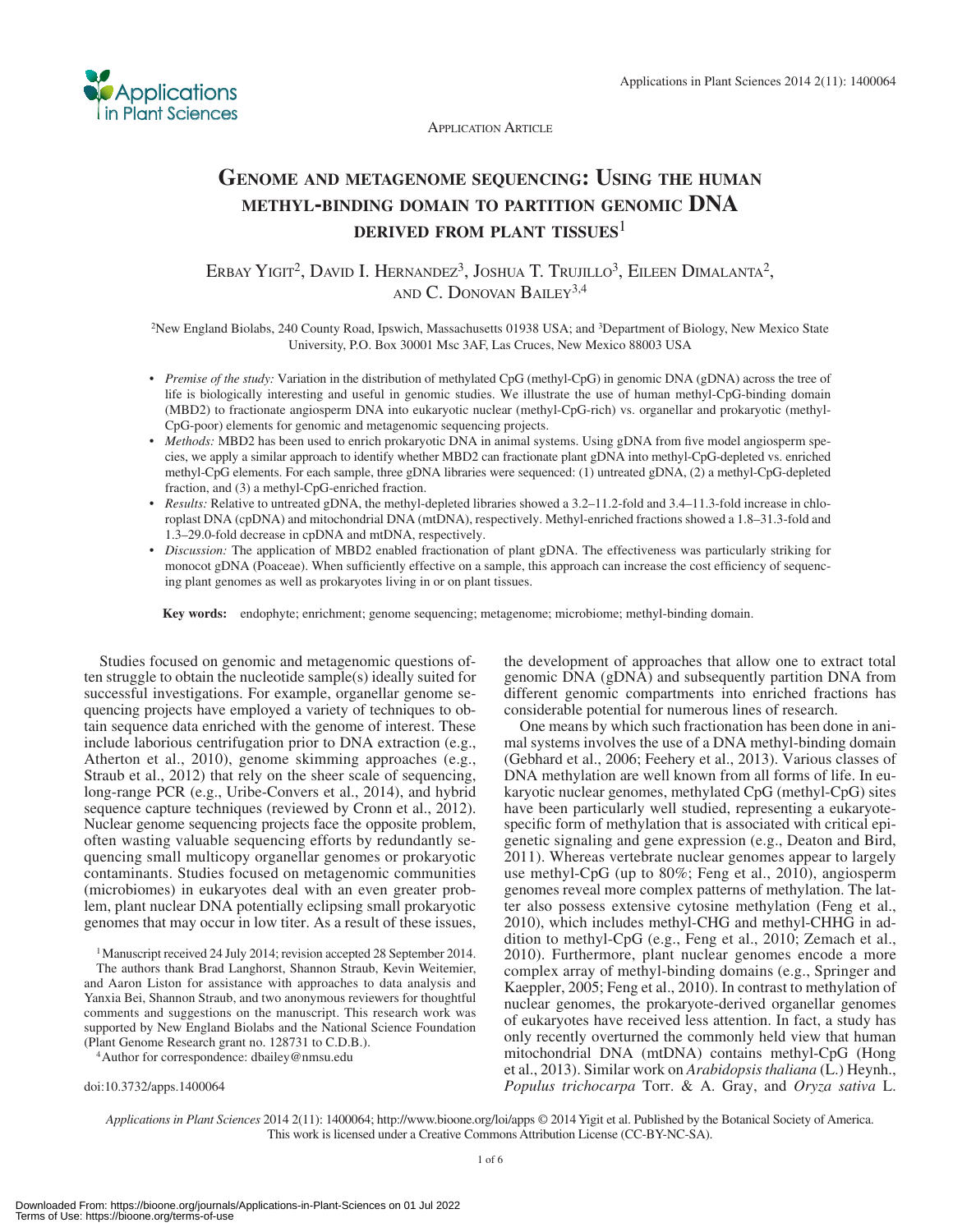suggests that angiosperm plastomes have ca. 1–1.5% total methylation and that these include less than 0.75% methyl-CpG compared to 22–59% in the same nuclear genomes (Feng et al., 2010). If similar patterns characterize angiosperm mtDNA, then the nuclear and organellar genomes of these organisms appear to be well differentiated in their methyl-CpG composition.

 Variation in patterns of DNA methylation between major phyla and genomic compartments therefore offer unique opportunities to partition total gDNA into different source elements. Prior research on animal tissues has shown that the human methyl-CpG-binding domain (MBD2) can be used to partition fragments of DNA into those with methyl-CpG present vs. those lacking appreciable CpG methylation (Gebhard et al., 2006; Feehery et al., 2013). Through this technique, Feehery et al. (2013) demonstrated that gDNA extracted from human and fish tissues can be readily fractionated into methyl-CpG-rich and methyl-CpG-poor elements representing nuclear host and prokaryotic parasite or endosymbiont components, respectively.

 We reasoned that an available MBD2 construct might be applicable to fractionate gDNA extracted from plant tissues into high-methyl-CpG nuclear chromosomal fragments vs. lowmethyl-CpG elements. The latter classes that we considered include plastid DNA and mtDNA in addition to DNA from prokaryotic parasites or endophytes. If successful, such an approach could reduce the relative cost and time invested in a variety of studies on plant genomes as well as those focused on plant metagenomic communities.

#### METHODS

 To test the potential utility of methyl-CpG capture on plant systems, we sequenced gDNA from *A. thaliana* , *Glycine max* (L.) Merr., *Leucaena leucocephala* (Lam.) de Wit, *O. sativa* , and *Zea mays* L. For each sample, three gDNA libraries were sequenced using a MiSeq instrument (Illumina, San Diego, California, USA): (1) untreated gDNA, (2) a fraction depleted of methyl-CpG, and (3) a fraction enriched for methyl-CpG. The input DNA sources for the latter two libraries represent the supernatant and bead fractions derived from the application of the NEBNext Microbiome DNA Enrichment Kit (#E2612S; New England Biolabs, Ipswich, Massachusetts, USA). This approach uses the IgG1 fused to the human methyl-CpG-binding domain (together "MBD2-Fc") to pull down a methyl-CpG-enriched fraction in the bead-associated element, leaving a methyl-depleted fraction in the supernatant.

 Seeds for *G. max* (Burpee Be Sweet 292), *L. leucocephala* , and *Z. mays* (Plantation Products, Norton, Massachusetts, USA) were grown under standard greenhouse or growth chamber conditions in Las Cruces, New Mexico. Voucher information is provided in Appendix 1. Total gDNA was obtained from young leaf material through standard cetyltrimethylammonium bromide (CTAB) extraction (Doyle and Doyle, 1987). Using these standard approaches, DNA from *L. leucocephala* was highly viscous and difficult to work with, as were standard column-based plasmid-type DNA extractions (e.g., QIAGEN). Therefore, we extracted DNA using Norgen Biotek's new Plant/Fungal DNA Isolation Kit (#26200; Norgen Biotek, Thorold, Ontario, Canada), which yielded a clean sample of *L. leucocephala* . *Arabidopsis thaliana* and *O. sativa* DNA was purchased directly from BioChain Institute (Newark, California, USA).

 Due to the critical nature of gDNA quality as well as the quantity of gDNA to MBD2-Fc ratio for effective methyl-CpG capture, DNA quality and quantity were checked using two different methods. NanoDrop 1000 (Thermo Fisher Scientific, Wilmington, Delaware, USA) was used to calculate purity of DNA by A260/A280 as well as concentration. In addition, a double-stranded DNA (dsDNA) assay was also used to calculate concentration using the Qubit dsDNA BR Assay Kit (#Q32850; Life Technologies, Grand Island, New York, USA). Differences in concentration between NanoDrop and Qubit are likely due to single-stranded RNA contamination in genomic preps or other contaminants absorbing at A260. As a result, we used Qubit-derived estimates whenever there was a discrepancy. Enrichments followed manufacturer's recommendations (#E2612S; New England Biolabs). In short, we used a ratio of 1 μg of gDNA for 160-μL protein A magnetic beads and 16-μL MBD2-Fc protein.

First, 160-μL protein A magnetic beads were prebound to 16-μL MBD2-Fc protein by incubating with rotation for 10 min at room temperature. Protein A/MBD2-Fc complex was pulled down by magnetic field and washed twice with 1 mL of ice-cold  $1 \times$  wash/bind buffer to remove unbound MBD2-Fc protein. The beads were resuspended in 160  $\mu$ L of ice-cold 1× wash/bind buffer. The gDNA was added to the protein A/MBD2-Fc beads and incubated with rotation for 15 min at room temperature. The beads were pulled down by magnetic field and the methyl-CpG-depleted supernatant carefully removed without disturbing the beads. The bead pellets were washed once with ice-cold  $1 \times$ wash/bind buffer while sitting on a magnetic stand, resuspended in 150  $\mu$ L 1× TE buffer (pH 8.0), and then treated with Proteinase K to release methyl-CpG-enriched DNA. After proteinase K treatment at 65°C for 20 min, the beads were pulled down, and the supernatant containing the methyl-CpG-enriched fraction was recovered. Both the methyl-CpG-enriched and methyl-CpGdepleted fractions were purified using 1.8× volume of AMPure beads (#A63880; Beckman Coulter, Brea, California, USA) and eluted in 60  $\mu$ L of 1 $\times$  TE buffer (pH 8.0).

 DNA was sheared to 150–200-bp fragments using a Covaris S2 ultrasonicator (Covaris, Woburn, Massachusetts, USA) and directly used to prepare libraries with the NEBNext Ultra DNA Library Prep Kit (#E7370S; New England Biolabs) and multiplex barcodes (#E7335S and #E7500S; New England Biolabs) with nine rounds of PCR. To keep the amplification of libraries constant,  $3-5\%$ of adapter-ligated DNA was used as a template in a 50-μL PCR reaction for untreated (350 ng) and methyl-CpG-enriched fractions, whereas a third of adapter-ligated DNA was used as a template for the methyl-CpG-depleted fraction. The indexed libraries were multiplexed and sequenced (paired-end) on various runs of an Illumina MiSeq instrument using the 300-cycle reagent kit (version 2). Raw FASTQ files were generated using MiSeq Control Software version 2.2.0 (Illumina).

 Paired-end sequencing reads were mapped to available relevant organellar genomes (Table 1) for each species using Bowtie 2 version 2.1.0 (Langmead and Salzberg, 2012). A conservative mapping approach was applied, requiring each read to: (1) stringently map (–score-min L,0,−0.6), (2) have its pair occur within a reasonable expected distance (-X 700), and (3) have each pair be properly oriented relative to one another (BamTools version 2.3.0, option "–isProperPair true"; Barnett et al., 2011 ). The percentage of reads mapping to a genome was calculated as the fraction of read-pairs mapped to the total readpairs in the library. In addition, for the modest-sized high-quality nuclear genome for *A. thaliana* (TAIR 9; Arabidopsis Genome Initiative, 2000) the data were mapped to the nuclear, chloroplast, and mitochondrial genomes simultaneously using the same approach. Geneious (version 6.8 created by Biomatters [http://www.geneious.com]) was used for graphical representation of the evenness of organellar genome coverage for *Arabidopsis* (TAIR 9) and *Oryza* (build 4; Zhao et al., 2004).

#### RESULTS

 The DNA extracts used here included high-molecular-weight samples that comigrated with lambda DNA marker (#N3019L; New England Biolabs) on an agarose gel and that had a 260/280 ratio of at least 1.80 (Table 2). Hereafter each library sequenced will be referred to as "UT" (untreated DNA), "E" (methylenriched), or "D" (methyl-depleted). The resulting Illumina library characteristics and percentage of read-pairs appropriately mapping to the plastome and mitochondrial genome for each library are presented in Table 3 and Fig. 1, and the primary data are available through the National Center for Biotechnology Information Sequence Read Archive (SUB581050).

 Relative to untreated gDNA, the methyl-depleted libraries resulted in a 3.2–11.2-fold and 3.4–11.3-fold increase in chloroplast DNA (cpDNA) and mtDNA, respectively. Conversely, the methyl-enriched fraction resulted in a 1.8–31.3 fold and 1.3–29.0-fold decrease in cpDNA and mtDNA reads, respectively.

 The mapping of reads to a reference genome that contained both nuclear and organellar DNA sequences for *A. thaliana* provided additional insight into the characteristics of the methyl-CpG-depleted and methyl-CpG-enriched fractions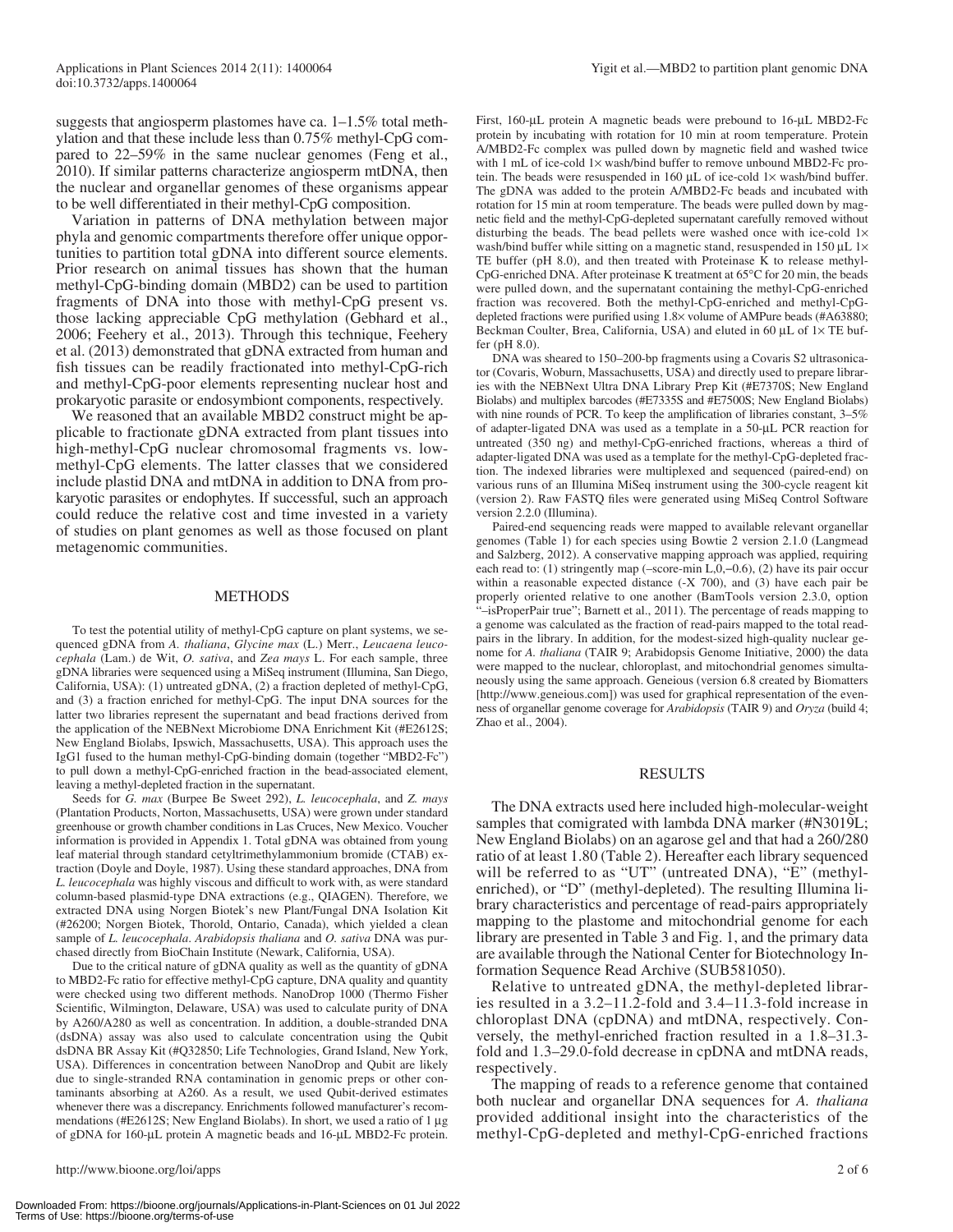| TABLE 1. | Plant species, genome accessions, and genome sizes used in this study. |  |  |
|----------|------------------------------------------------------------------------|--|--|
|          |                                                                        |  |  |

| <b>Species</b>                     | Plastome / Mitochondrial DNA genome accession | Plastome / Mitochondrial genome size (bp)     |  |  |
|------------------------------------|-----------------------------------------------|-----------------------------------------------|--|--|
| Arabidopsis thaliana               | NC 0009321.1/NC 001284.2                      | 154,478 / 366,924                             |  |  |
| Glycine max                        | DQ317523.1 / NC_020455.1                      | 152,218/402,558                               |  |  |
| Leucaena leucocephala <sup>a</sup> | Hernandez et al., personal communication      | 164,692 <sup>a</sup> / 1,013,450 <sup>a</sup> |  |  |
| Oryza sativa                       | NC 008155.1 / NC 007886.1                     | 134,496 / 491,515                             |  |  |
| Zea mays                           | NC 001666.2/AY506529.1                        | 140,384 / 569,630                             |  |  |

a Draft genomes made available by Hernandez et al. for read mapping *Leucaena* libraries.

(Fig. 2). The percentage of reads mapped to the plastome and mitochondrial genomes using this approach (Fig. 2), and the aforementioned mapping only to the organellar genomes (Fig. 1), was essentially identical. Considering the nuclear genome, 74% of the untreated DNA read-pairs mapped to the genome while 94% and 23% mapped for the methyl-enriched and methyldepleted fractions, respectively. The combined percentage of reads mapping to the three genomes was similar for the starting DNA and methyl-enriched library; however, the methyl-depleted library had ca. 10% fewer read-pairs mapping to any one of the three *Arabidopsis* genomes (see Discussion).

 To investigate whether one or more of these classes of libraries (UT, E, or D) was prone to bias in sequencing coverage across genomes, we mapped the *A. thaliana* and *O. sativa* libraries to their respective organellar genomes (cpDNA presented in Appendix S1) and chromosome 1 (selected arbitrarily) using Geneious for easy visualization. We were particularly interested in identifying whether multiple-kilobase segments had been excluded, likely a result of the method failing to pull down the large complete segments through the enrichment process. The resulting percentages of read-pairs mapping were consistent between the Geneious and aforementioned Bowtie 2 approach, and overall read coverage appears to be uniform for all three classes of libraries. For simplicity, the range of findings is presented in the following examples, focusing on the easily visualized plastome (Appendix S1). The *O. sativa* cpDNA genome showed uniform coverage across the plastome for all libraries. For the methyl-CpG-depleted fraction, the lower coverage (mean  $31 \times$ ) likely explains slightly lower uniformity (Appendix S1A). With *A. thaliana*, there is nearly uniform read coverage for the UT library and D library except in three AT-rich zones showing lower coverage (Appendix S1B). This lower coverage is unlikely to be due to the enrichment process, as problems with Illumina coverage in low-complexity AT- and GC-rich regions are a known issue (e.g., Oyola et al., 2012 ). As with *O. sativa* , the *A. thaliana* E library showed the expected decrease in plastome coverage (mean  $22 \times$ ) and expected increase in variation in overall coverage as a result. The methyl-enriched libraries mapped to chromosome 1 revealed only small gaps (typically <500 bp) in coverage across the length (data not shown), which

TABLE 2. Starting genomic DNA characteristics for species in the study.

| <b>Species</b>        |      | $260/280$ ratio NanoDrop (ng/ $\mu$ L) Qubit <sup>a</sup> (ng/ $\mu$ L) |     |
|-----------------------|------|-------------------------------------------------------------------------|-----|
| Arabidopsis thaliana  | 1.92 | 160                                                                     | 85  |
| Glycine max           | 1.85 | 232                                                                     | 68  |
| Leucaena leucocephala | 1.99 | 168                                                                     | 52  |
| Oryza sativa          | 1.85 | 454                                                                     | 116 |
| Zea mays              | 1.80 | 66                                                                      | 70  |

<sup>a</sup> Qubit values are based on the dsDNA BR Assay Kit (Life Technologies).

suggests that this approach has not excluded large regions due to failed capture.

#### DISCUSSION

 The objective of this study was to investigate whether the MBD2-Fc construct can be used on plant samples to effectively partition total gDNA into methyl-rich and methyl-poor elements that better reflect their genomic origin than untreated DNA extractions. Using the relative representation of organellar (likely methyl-CpG-poor) and nuclear DNA (known methyl-CpG-rich) from DNA extracts of high purity (Table 2) and high molecular weight, the approach showed the predicted enrichment and depletion of methyl-CpG fractions in all cases. However, the changes relative to untreated DNA varied by species, library type, and major lineage. Results from our two monocot samples, both representatives of the economically important Poaceae, showed the greatest fold increase (9.3–11.3-fold) in the representation of organellar DNA in methyl-poor libraries (Table 3). These samples also showed considerable depletion of organellar DNA in the methyl-rich fraction (5.6–20.3-fold). Among the eudicot samples, the results were more variable by library and/or organelle. The *Arabidopsis* and *Leucaena* samples had the greatest starting percentage of cpDNA, and the methyl-rich fraction revealed a 23–31-fold decrease in cpDNA contamination. Although the starting concentration of mtDNA reads in any of the samples was low (all <8%), depletion of mtDNA reads in the methyl-rich fraction ranged from just 1.34 fold in *Glycine* to 29-fold in *Leucaena* .

 Although generally effective, there are several potential causes for the apparent variation in the overall efficacy of MBD2-Fc to partition methyl-rich and methyl-poor genomic regions in our genomic extracts. First, divergence in MBD proteins has been documented between animal and plant systems as well as between monocots and eudicots (e.g., Feng et al., 2010). As a result, MBD2, for some unknown reason, may not bind plant methyl-CpG as effectively as with vertebrate methyl-CpG sites. This issue could be confounded if one or more of the samples was "contaminated" by native plant methyl-binding domains, not removed by DNA purification, that impeded access and binding of MBD2-Fc. Furthermore, limited existing data suggest that there may be variation in the frequency of CpG methylation between monocots and eudicots. Feng et al. (2010) found that chromosomal DNA of the eudicots *A. thaliana* and *P. trichocarpa* contained 22–42% methyl-CpG, but their single monocot sample, *O. sativa*, displayed 59%. Further research on patterns of plant DNA methylation will identify whether there are lineage-specific differences between monocots and eudicots and indicate whether these may be influencing the results presented here. In addition, Gebhard et al. (2006) discussed variation in binding sensitivity associated with salt concentration,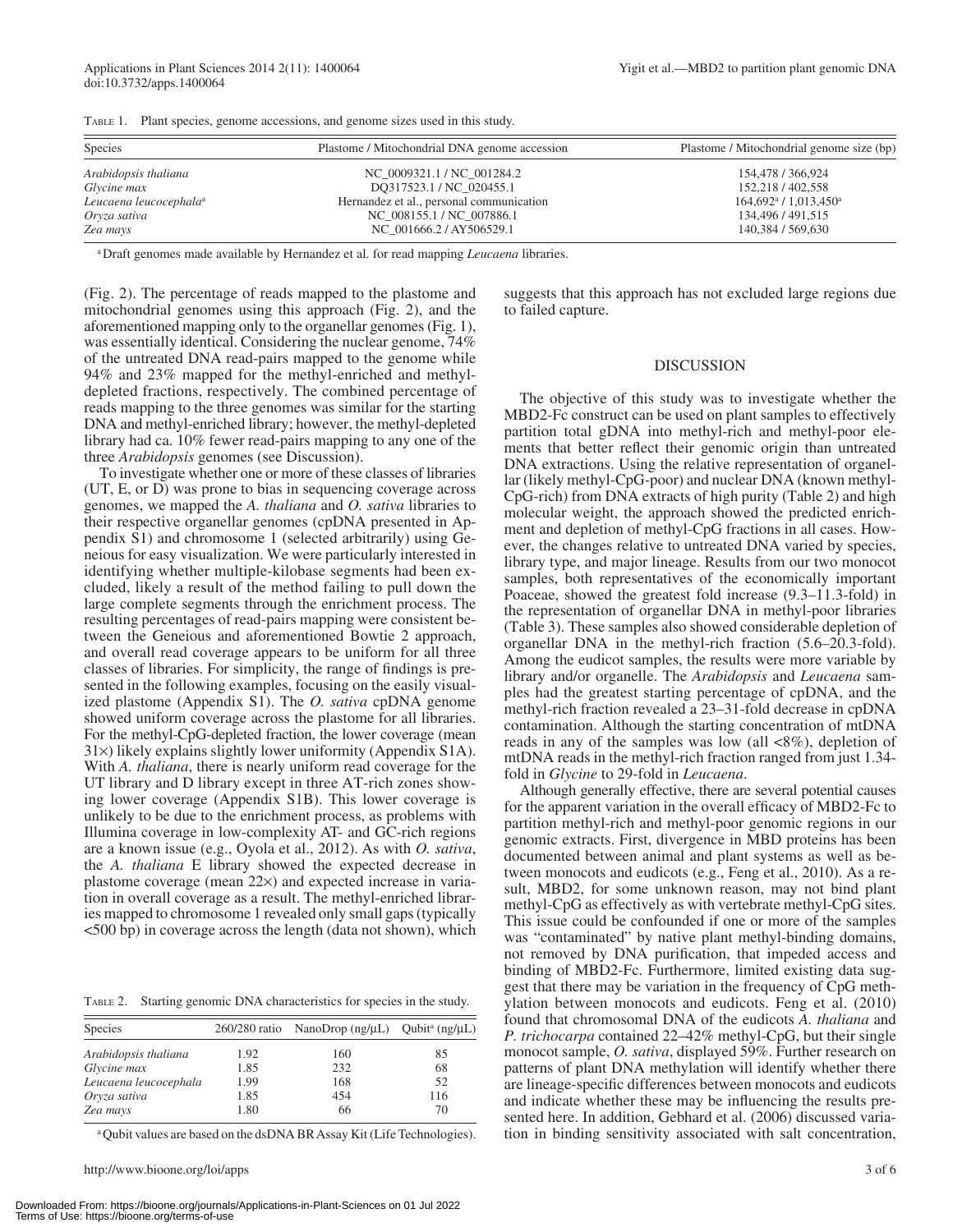TABLE 3. DNA sequence and read mapping results. For each species, three libraries were sequenced: untreated DNA (UT), methyl-enriched DNA (E), and methyl-depleted DNA (D). The total reads per library and the number of reads mapping (2× the read-pairs), and percentage of read-pairs mapping for each are listed.

|                |                                      | Chloroplast                            |                             | Mitochondrial                                  |                                     |  |
|----------------|--------------------------------------|----------------------------------------|-----------------------------|------------------------------------------------|-------------------------------------|--|
| Library        | Reads per library<br>(million reads) | cpDNA read matches<br>(thousand reads) | Percent cpDNA<br>read-pairs | Mitochondrial read matches<br>(thousand reads) | Percent mitochondrial<br>read-pairs |  |
| UT-Arabidopsis | 3.47                                 | 602                                    | 17.36                       | 56                                             | 1.62                                |  |
| E-Arabidopsis  | 4.49                                 | 33                                     | 0.74                        | 24                                             | 0.55                                |  |
| D-Arabidopsis  | 3.72                                 | 2070                                   | 55.79                       | 287                                            | 7.72                                |  |
| $UT-Orvza$     | 3.21                                 | 207                                    | 6.46                        | 77                                             | 2.41                                |  |
| $E$ -Oryza     | 4.37                                 | 41                                     | 0.94                        | 18                                             | 0.43                                |  |
| $D$ -Oryza     | 3.86                                 | 2410                                   | 62.52                       | 877                                            | 22.69                               |  |
| UT-Glycine     | 3.12                                 | 95                                     | 3.04                        | 19                                             | 0.63                                |  |
| E-Glycine      | 4.38                                 | 73                                     | 1.68                        | 20                                             | 0.47                                |  |
| D-Glycine      | 4.40                                 | 856                                    | 19.46                       | 159                                            | 3.61                                |  |
| UT-Zea         | 2.69                                 | 166                                    | 6.20                        | 63                                             | 2.36                                |  |
| E-Zea          | 2.91                                 | 8                                      | 0.30                        | 5                                              | 0.18                                |  |
| $D-Zea$        | 3.38                                 | 2350                                   | 69.55                       | 908                                            | 26.82                               |  |
| UT-Leucaena    | 5.47                                 | 496                                    | 9.07                        | 251                                            | 4.60                                |  |
| E-Leucaena     | 4.85                                 | 14                                     | 0.29                        |                                                | 0.16                                |  |
| D-Leucaena     | 4.13                                 | 1260                                   | 30.56                       | 648                                            | 15.69                               |  |

which is worth future consideration in the application of this and similar approaches.

 Based on our preliminary results (not shown), it is clear that clean high-molecular-weight DNA is important for the application of MBD2-Fc. With high-molecular-weight DNA, a large fragment with even one CpG island along its length may be bound and pulled down and available for library prep even though other regions may lack methyl-CpG. Without highmolecular-weight DNA, variation in methyl-CpG could easily lead to unintentional partitioning into different fractions from a collinear segment of DNA (e.g., a chromosome). Although such findings could be helpful for studies on methylated vs. unmethylated collinear regions, they were not the objective of the current study.

 The visualization of reads mapping to *A. thaliana* and *O. sativa* (Appendix S1) illustrated that sequencing of either the methylenriched or methyl-depleted fractions provided relatively even coverage of sequence, without signs of large regions lacking coverage in any of the three genomes. There appears to be a slight decrease in coverage across low-complexity AT-rich regions in the *A. thaliana* methyl-depleted library (Appendix S1B). This result is most likely a slight exacerbation of a known Illumina AT sequencing issue (e.g., Oyola et al., 2012) rather than a representation issue in the actual libraries being sequenced.



Fig. 1. Percentage of read-pairs mapping to plastome and mitochondrial genomes using Bowtie 2. UT = untreated genomic DNA (gDNA) library;  $E =$  methyl-enriched gDNA library;  $D =$  methyl-depleted gDNA library.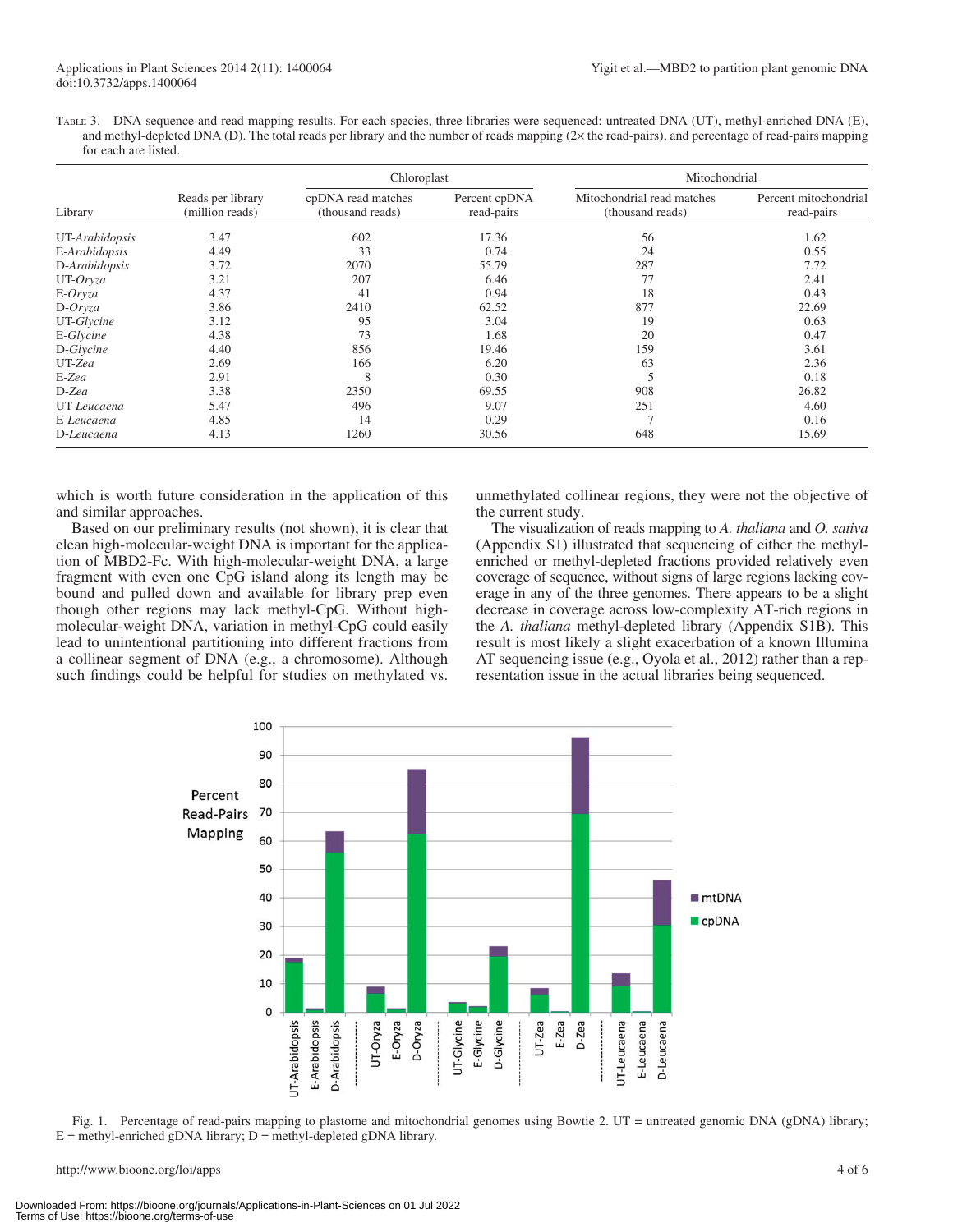

 Fig. 2. *Arabidopsis thaliana* read-pairs mapping to any of the three genomes (mitochondrial DNA [mtDNA], chloroplast DNA [cpDNA], and nuclear DNA [nDNA]). UT = untreated genomic DNA (gDNA) library;  $E =$  methyl-enriched gDNA library;  $D =$  methyl-depleted gDNA library.

 Read mapping to the nuclear and organellar genomes of *A. thaliana* revealed an intriguing result. The total number of read-pairs mapping to any one of these genomes was ca. 10% less in the methyl-depleted library than the untreated or methylenriched libraries (Fig. 2). While this may represent stochastic variation among libraries, our preliminary studies of various libraries showed little variation in relative genomic representation between independently generated and sequenced libraries (data not shown). We suspected that the decrease in read mapping with methyl-depleted libraries is, at least in part, due to enrichment of "contaminating" prokaryotic sequences, which would be expected for this approach. This would be consistent with the findings of Feehery et al. (2013), who used this approach to better characterize prokaryotic species inhabiting animal tissues. To roughly investigate this idea, we ran each of the three *A. thaliana* libraries through MetaPhlAn (Segata et al., 2012 ), which focuses primarily on human-associated prokaryotic genomes. Running reads that were unmapped to the *A. thaliana* genomes, we applied the "Sensitive-Local" setting in MetaPhlAn and found nine, two, and 23 prokaryotic genome hits in the UT, E, and D libraries, respectively. The decreased representation in the E library and increase in the D library, from the same starting DNA sample, is consistent with the method having partitioned the prokaryotic contaminants into the D library and suggests that the protocol may be particularly important in plant metagenomic studies (e.g., Zheng et al., 2014).

 When comparing the application of MBD2-Fc to other options for genome and microbiome sequencing, there are several issues to consider. These include project objectives, ease of use, cost, time, reproducibility, required starting material, and results. Careful consideration of all these elements should help narrow in on the most logical method for a given study (e.g., Jansen et al., 2005 ). Whole-genome sequencing of any genomic compartment using unperturbed total gDNA has been the standard for nuclear genome sequencing and even for organellar genomes. This rapid approach is appropriate for many applications and

starting materials (e.g., Straub et al., 2012 ), but a considerable percentage of reads can be wasted on genomic compartments of lesser or no interest to the parent study. The isolation of entire genomic compartments (e.g., nuclei, mitochondria, and/or chloroplasts) prior to DNA extraction from one or more fractions is also a widely applied approach. However, the process is laborious, requires copious fresh starting material (e.g., 20 g in Shi et al., 2012), and the results with plant material have varied, occasionally resulting in little effective change in the total concentration of different fractions (noted by Atherton et al., 2010). In addition, the coverage presented by Shi et al. (2012) is far less uniform (see their Fig. 4) than what is presented for the MBD2-Fc (Appendix S1). PCR-based approaches offer a powerful option that can be based on low-quantity and/or low-quality starting material. Nonetheless, coverage tends to be highly variable (e.g., Uribe-Convers et al., 2014), and numerous problems can presumably result from the coamplification of nuclearencoded organellar genomic elements (e.g., Vieira et al., 2014). Hybridization approaches continue to rise in popularity and can be exceptionally cost-effective, particularly when sequencing a portion of the nuclear genome or most or all of organellar genomes for large numbers of individuals, populations, or species (e.g., Cronn et al., 2012; Stull et al., 2013; Mandel et al., 2014; Mariac et al., 2014; Weitemier et al., 2014). However, when the hybridization resources have not already been developed, the initial setup cost and time may be prohibitive, and variability in probe specificity can lead to limited uniformity of coverage. In addition, hybridization approaches do not differentiate between nuclear-encoded organellar elements vs. their organellar sequence (as is an issue with the PCR approach), but they should not create chimeric sequences that are more commonly associated with long-range PCR.

 The methyl-CpG capture approach presented here requires intact high-molecular-weight starting DNA for optimal results, but it does not require large quantities of DNA (we have used as little as 500 ng of starting material for the enrichment and generation of libraries). Our results indicate a high degree of fractionation in many samples and uniform sequencing coverage across genomes. If one is concerned about the relative success of enrichments, real-time quantitative PCR can be used to test for shifts in well-developed cpDNA loci in the different fractions (untreated, methyl-rich, and methyl-poor) prior to costly library prep and sequencing. At ca. US\$30 per enrichment, we see the use of MBD2-Fc as a fast and useful approach for modest numbers of samples in sequencing projects of organellar genomes (i.e., when the initial setup of hybridization approaches is not justified) and nuclear genome sequencing projects on plant groups with moderate to high organellar contamination that can lead to substantial losses of genomic sequence data on nontarget genomes. Furthermore, the deep sequencing of methyl-depleted and methyl-enriched gDNA libraries derived from plant tissues may give a more complete picture of the unobserved prokaryotic and eukaryotic coinhabitants. Libraries selectively depleted of plant nuclear DNA should be rich in plant organellar DNA as well as prokaryotic coinhabitants. These libraries may also be enriched for organellar DNA from microscopic eukaryotic coinhabitants (e.g., fungal or algal). In contrast, the methyl-enriched libraries not only should include a greater representation of plant nuclear DNA, but also may contain more nuclear DNA derived from microscopic eukaryotic coinhabitants (e.g., fungal or algal). Thus the use of MBD2- Fc shows considerable potential in plant biology and suggests that future research on the use of plant-specific MBDs is warranted

http://www.bioone.org/loi/apps 5 of 6